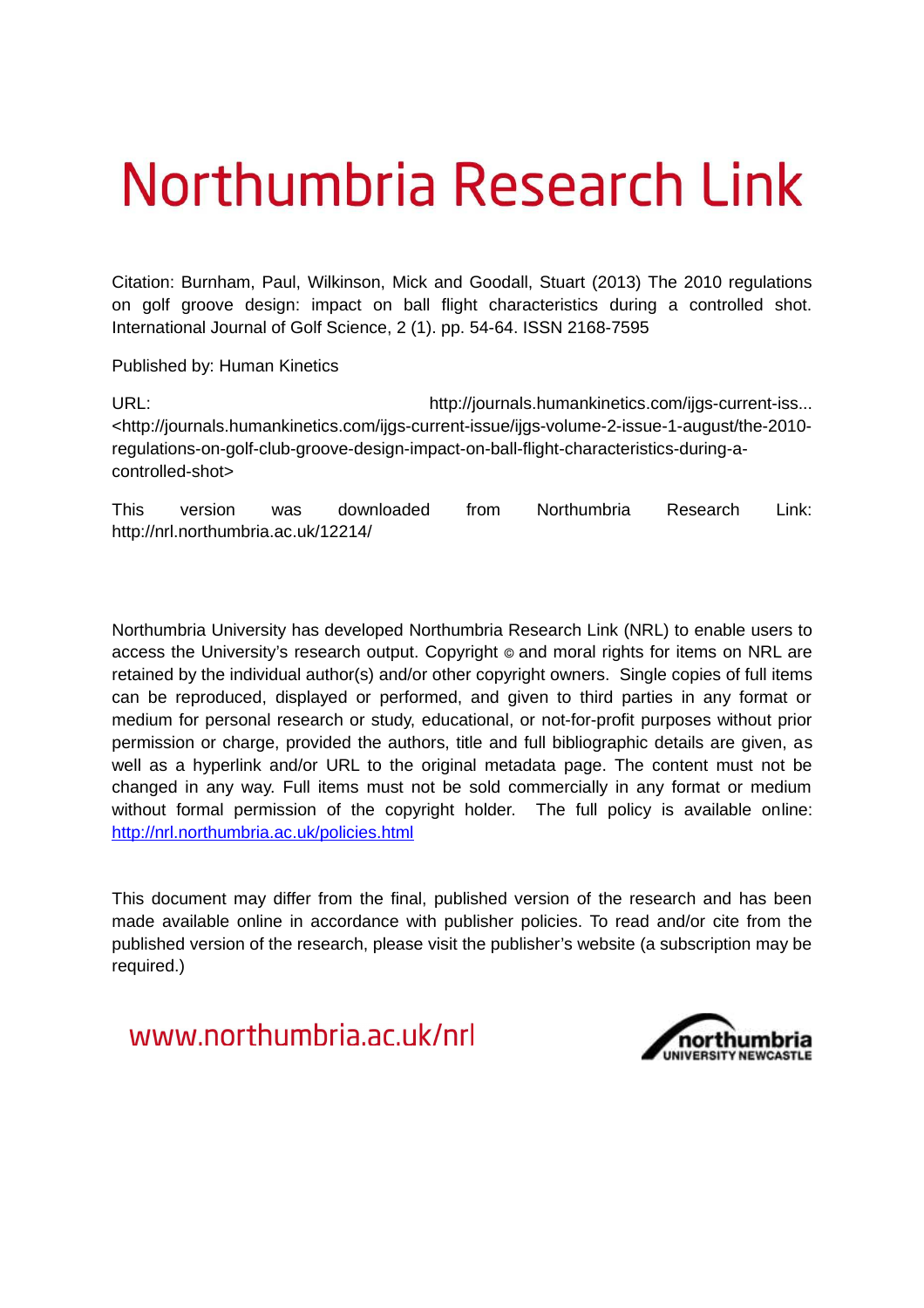## **The 2010 regulations on golf club groove design: impact on ball flight characteristics during a controlled shot.**

Paul Burnham<sup>1</sup>, Mick Wilkinson<sup>1</sup> and Stuart Goodall<sup>1</sup>\*

<sup>1</sup>School of Life Sciences, Northumbria University, Newcastle, UK.

**Running Head:** Golf club groove design and performance.

**Word Count:** 3,483.

**Address for correspondence**:

Stuart Goodall, PhD Faculty of Health and Life Sciences Northumbria University Newcastle-upon-Tyne NE1 8ST United Kingdom

Tel: +44 191 227 4749 Fax: +44 191 227 4713 Email: [stuart.goodall@northumbria.ac.uk](mailto:stuart.goodall@northumbria.ac.uk)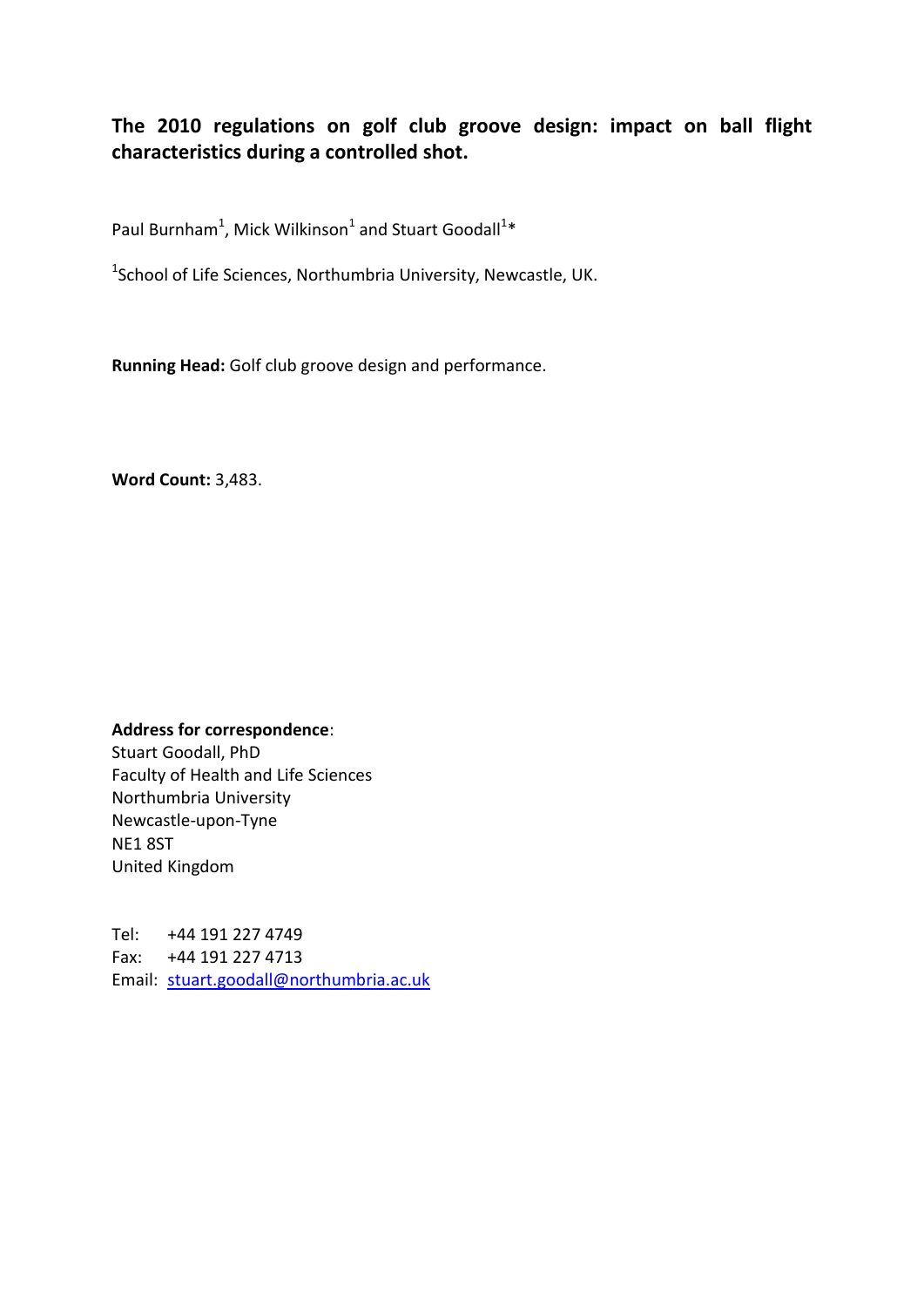## **Abstract**

The purpose of this study was to investigate the difference in the amount of spin that can be generated during a controlled golf shot, as a result of the 2010 rule change regarding restrictions applied to the design of the grooves on the clubface implemented by the United States Golf Association and the Royal & Ancient Golf Club. Ten experienced golfers (mean ± SD; age,  $23.0 \pm 0.67$  yr; playing experience,  $13.2 \pm 1.6$  yr; handicap,  $1.6 \pm 1.4$ ) were required to play a total of 120 shots inside a state of the art golf simulator with 3 clubs consisting of 'old' pre 2010 U-groove design and 'new' post 2010 V-groove design. With the U and V grooved clubs, participants played 10 shots from a fairway mat and 10 shots from a rough mat using a 9 iron, PW and SW. Backspin (RPM) and, as a measure of accuracy, distance landed from the pin (yds) were recorded. Compared to the U-grooves, the newer V-groove design imparted significantly less backspin from both the fairway and rough surfaces (*P* < 0.05), additionally, shots with all clubs were consistently further away from the pin (*P* < 0.05). The newer groove design does not enable players to impart as much backspin on the ball as they previously could and our data suggest that the recent change in golf club design might therefore reward driving accuracy.

**Key words:** clubface, grooves, backspin, accuracy.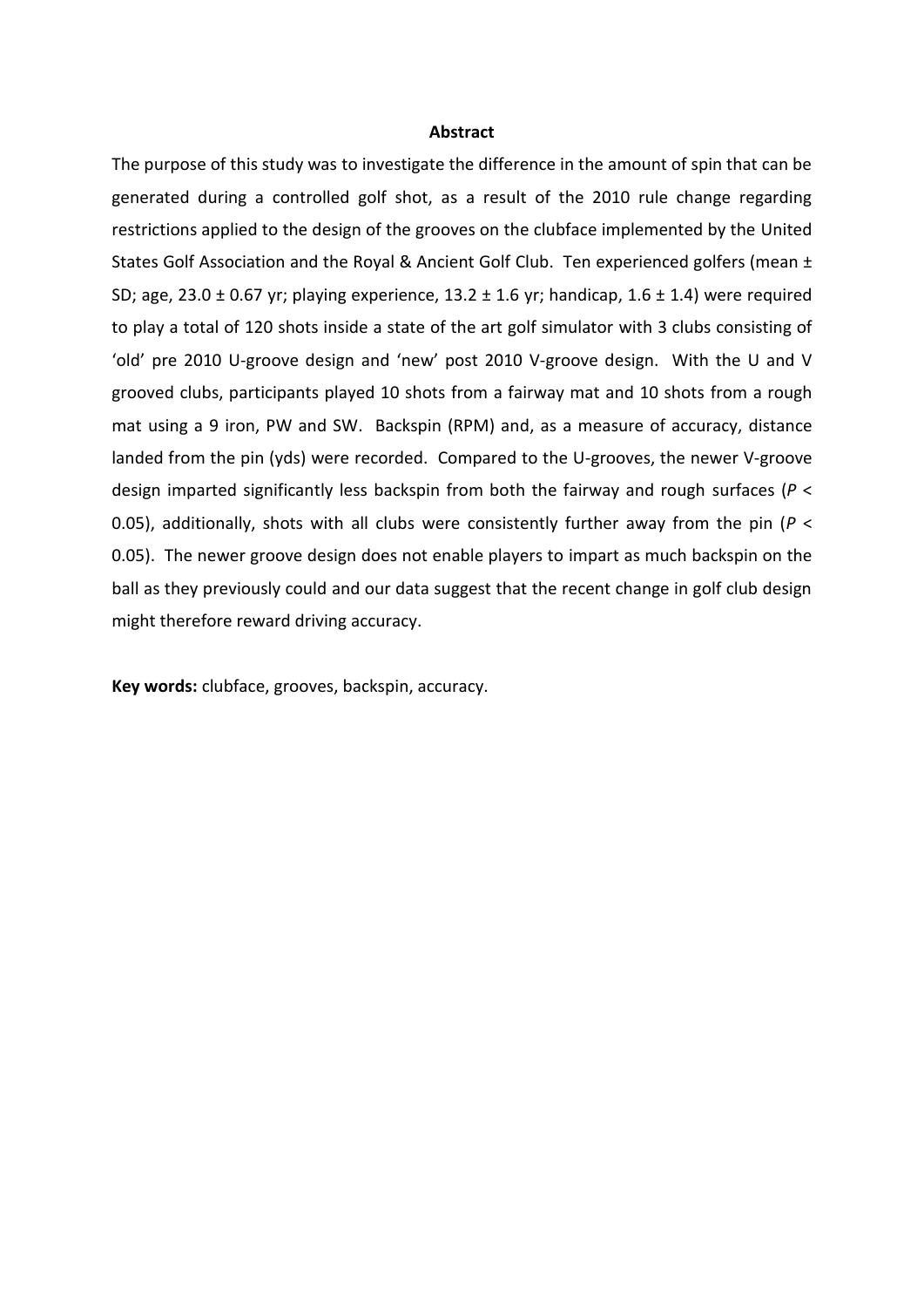## **Introduction**

On January 1<sup>st</sup> 2010 the United States Golf Association (USGA) in association with the Royal & Ancient Golf Club (R&A) implemented changes to the way in which golf club grooves are designed. The intention of the rule change was to remove a player's ability to generate as much spin out of the rough as can be created on the fairway. This was achieved by changing the size and sharpness of the previous large, deep and sharp edged U-grooves into shallower, smaller and round-edged V-grooves (USGA & R&A,2006). It was anticipated that this change to the grooves would produce less spin in the rough, and as a result, not allow players to achieve as good a shot as they might have had they landed on the fairway. This, the officials hoped, would promote accuracy from the tee and be a form of punishment for those who do not find fairways. Thus, the intention of this rule change was to reward players for driving accuracy (Acimovic & Fearing, 2011). It is not yet known what the impact of this change is on golf ball flight characteristics.

Being able to impart spin on a golf ball from a fairway position is a key requirement to land shots close to the hole, ultimately increasing the chance of success. Subsequently, it is important to know how much of a reduction in spin, if any at all, there is between the old and new groove designs. The rule change does not just apply to elite tour professionals. The USGA and R&A are enforcing this change throughout the game so it will eventually apply to golfers at every level. The rule was first introduced into the professional game in 2010, changes will apply to all amateur professionals in 2014 and subsequently will apply to all remaining golfers by 2024 (R&A, 2010). Thus, it is essential to understand how this important change might impact the professional game but also how it might affect golf in the future. Due to the timing of this rule change, there is currently a paucity of peer reviewed literature on the topic. Opinions however, have been expressed extensively in other forms of media, particularly online.

We currently have an understanding of how surface roughness, ball hardiness and loft angle of a club effect the ability to produce backspin (Farrally et al., 2003). There are, however, elements within this process that are not fully understood and have not yet been tested to any great extent. Surprisingly, very limited research into the full functionality that grooves provide during golf shots and the role grooves play in contributing towards the production of backspin have been overlooked in previous studies (Cochran & Farrally, 1994; McCloy,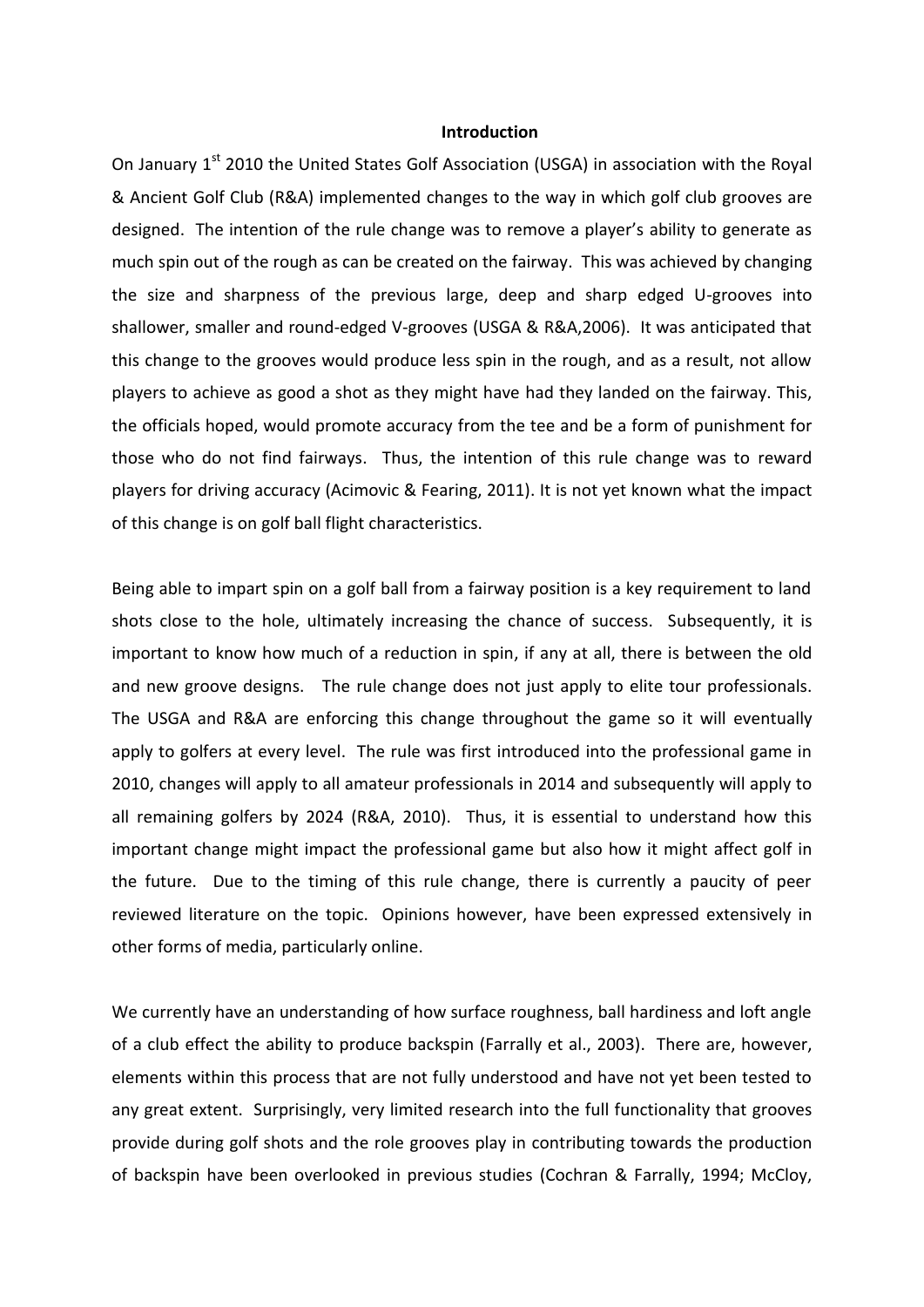Wallace, & Otto, 2006). The 'old' pre 2010 U-grooves are larger and deeper in size compared to the 'new' V design. U-grooves have sharp right angle edges and the greater overall volume of the groove filters debris and water away from the surface of the club very efficiently allowing for a clean, clear contact with the ball and the clubface. This allows the sharp edges of the grooves to grip the ball causing it to roll and generate a large amount of backspin, this make them very effective when playing a shot from the fairway or rough. The 'new' post 2010 V -grooves are 40% smaller in volume than the previously used U-grooves; the edges are rounded lessening their ability to grip the ball at contact thereby reducing the spin imparted. The depth of groove has also been reduced and is most commonly in a V shape, although square designs with curved edges are available. Sauerhaft (2010) has explained that the decrease in volume makes the new grooves less efficient at filtering away debris and moisture in the rough, leaving behind water and debris on the clubface at ball strike resulting in less spin. However, this is yet to be elucidated in a peer reviewed manner.

To our knowledge, peer reviewed literature is not available specifically regarding the rule change and golf shot performance. Thus, the aim of the present study was to assess the effect of the change in groove design on the backspin and accuracy of controlled golf shots played by experienced, low handicap golfers from the fairway and rough. It was hypothesised that shots taken with the post 2010 conforming V-grooves would reduce backspin and accuracy compared to shots played with the pre 2010 non-conforming Ugrooves from both the fairway and rough.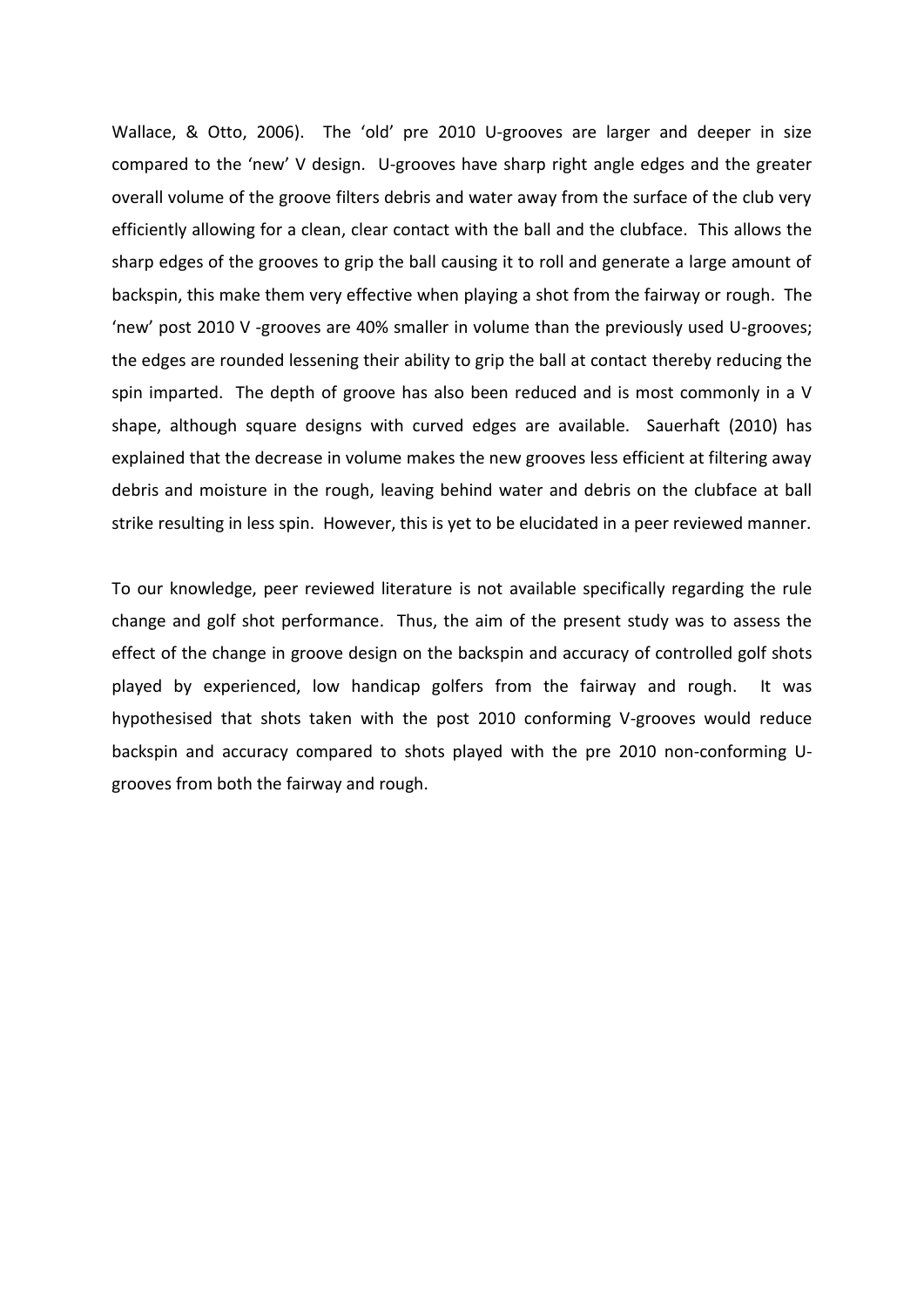### **Methods**

## *Participants*

Ten male golfers volunteered to participate in the study (mean  $\pm$  SD, age, 23.0  $\pm$  0.67 yr; playing experience, 13.2  $\pm$  1.6 yr; handicap, 1.6  $\pm$  1.4). All participants gave written, informed consent before the commencement of the study. Upon arrival to the laboratory, experimental procedures, associated risks and potential benefits of participation were explained. The study was approved by Northumbria University's School of Life Science Ethics Committee.

#### *Experimental Design*

The testing was carried out using an indoor golf simulator (Gold Simulator, Sports Coach System Ltd, Surrey, UK). Each testing session lasted 1-2 h and before testing began, each participant was required to perform a warm up consisting of stretching, mobility exercises, rotation and 5 practise shots with each club. Each participant played 20 shots with 6 clubs (9 iron, PW and SW of 'old' and 'new' groove conformation); 10 shots were played from a fairway mat and 10 shots were played from a mat simulating rough grass. In total, 60 shots were played with the U-groove clubs and 60 shots were played with the V-groove clubs, completing the 120 shot data collection. The order of the conformation and the club used was randomised and the same hole and pin position was set for each participant (Celtic manor  $18^{th}$ ). Conditions were set to fine; there was no wind and each shot was played at a set distance from the hole (9 iron, 120 yds; PW, 100 y and SW, 80 yards). Participants were instructed to play the most accurate shot they could in order to land the ball as close to the hole as possible. From each shot, the amount of backspin (RPM) and, as a measure of accuracy, the distance landed from the pin (yds) was recorded.

## *Golf Club Design and Equipment*

The non-conforming U-groove clubs used were 2004 Callaway Big Bertha (Callaway Golf, CA, USA) and the conforming V-groove clubs used were 2010 Cleveland CG-16 (Cleveland Golf, CA, USA). Brand new sets of the same golf ball (Z-Star Srixon, Cleveland Golf, CA, USA) were used for each participant.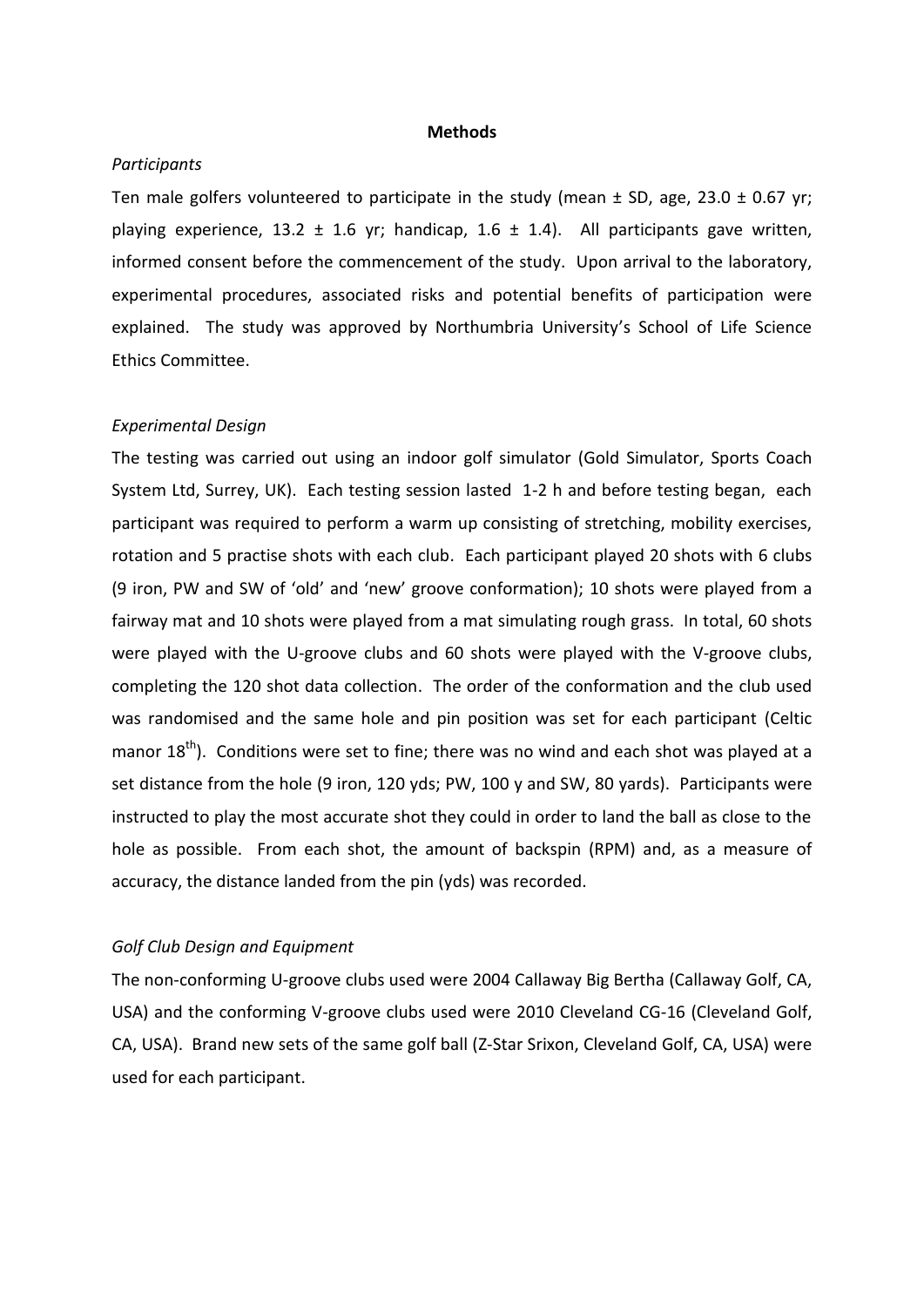## *Golf Simulator*

The simulator and associated software (Gold Simulator, Sports Coach System Ltd, Surrey, UK) consisted of a booth, a high spec computer and projector system. This golf simulator was used as it allows for control of many variables that have an impact on the generation of spin (i.e., wind, rain, wet and dry greens). This allowed for data to be collected in a valid and repeatable environment. The golf simulator contained two high speed cameras set to track the ball and transmit data to the receiving computer. A side camera monitored the launch angle and speed of the ball, while the camera located above monitored direction and spin. The two high speed cameras worked simultaneously at separate 90° angles to create a 3D model of ball flight. Each camera utilised high quality CMOS sensors, that were processed at 60 Hz. Images were produced on screen in front of the golfer via an XGA projector delivering 4500 lumens with a throw distance of between 1.5 m and 7 m and native 1024  $\times$ 768 display. The overhead camera tracked the ball from impact and informed the software that the ball had been hit. At the same time exact data relating to the horizontal launch angle, club speed, ball spin, swing path and face angle relative to the target line were determined. The lateral camera constantly tracked the golf ball from impact as it travelled towards the screen enabling accurate measurement of the vertical launch angle, ball speed and spin, determining the carry of the ball through the air.

#### *Statistics*

Data are presented as means  $\pm$  SD within the text and displayed as means  $\pm$  SE in the figures. Following verification of underlying assumptions, 2×2 ANOVA with repeated measures on groove type and surface was used to test for within group differences in spin rate and shot accuracy between pre 2010 U-grooves and post 2010 V-grooves, between fairway and rough and for interaction effects between groove type and surface. Significant main effects were further examined using Tukey simultaneous 95% confidence intervals to provide a plausible range for the true population mean differences. Data analysis was performed in Minitab (v16.2.2, Minitab Ltd, Coventry, UK) and statistical significance was set at *P* < 0.05.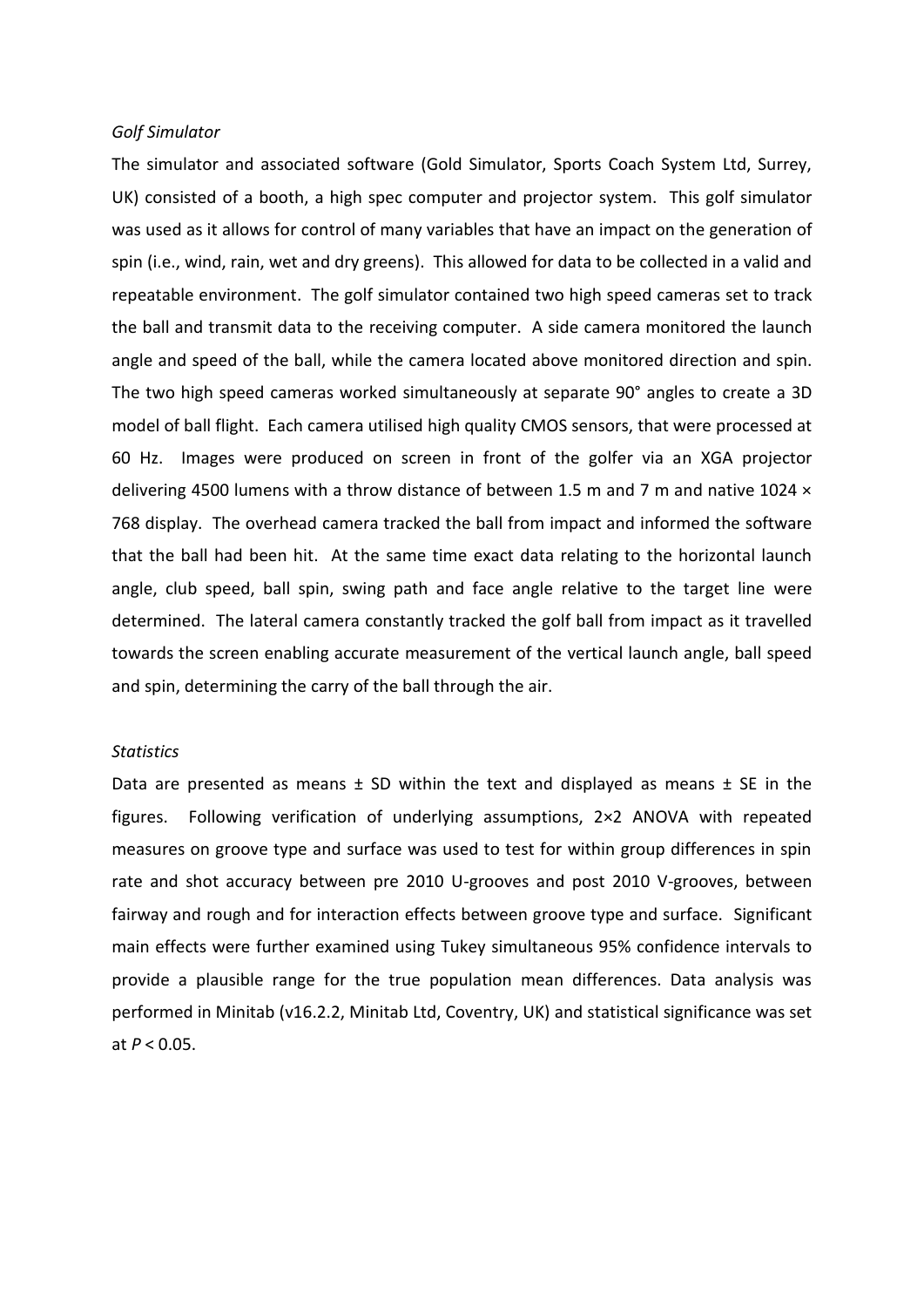### **Results**

### *Nine iron spin rates*

There were significant effects of groove (F<sub>1</sub> = 195.65,  $P < 0.01$ ) and surface (F<sub>1</sub> = 311.66,  $P <$ 0.01) on spin rate and a significant groove by surface interaction ( $F_1$  = 4.42,  $P$  = 0.04). Spin rates were higher from the fairway than the rough for both U-groove (9027  $\pm$  130 vs. 8084  $\pm$ 222 RPM, 95% CI 757 to 1127 RPM) and V-groove (8259 ± 203 vs. 7518 ± 146 RPM, 95% CI 557 to 926 RPM) clubs. Spin rates were higher with the U-groove than V-groove clubs from the fairway (95% CI 582 to 952 RPM) and from the rough (95% CI 382 to 751 RPM). The loss of spin from fairway to rough did not differ between U-groove and V-groove clubs (95% CI 10 to −359 RPM).

#### *Nine iron accuracy*

Both groove type ( $F_1$  = 18.99,  $P < 0.01$ ) and playing surface ( $F_1$  = 8.64,  $P < 0.01$ ) affected nine iron shot accuracy but there was no groove by surface interaction ( $F_1$  = 1.87,  $P$  = 0.183). Regardless of playing surface, shots with the U-groove club were nearer to the target than shots taken with the V-Groove club (95% CI −1.26 to −0.45 yds). Regardless of groove type, shots from the rough landed further from the target than shots from fairway (95% CI 0.17 to 0.98 yds).

#### *Pitching wedge spin rates*

Groove type (F<sub>1</sub> = 241.84,  $P < 0.01$ ) and playing surface (F<sub>1</sub> = 296.07,  $P < 0.01$ ) had a significant effect on spin rate and there was a significant groove by surface interaction ( $F_1$  = 6.59,  $P = 0.02$ ). Higher spin rates were evident from the fairway than from the rough for Ugroove (9612  $\pm$  85 vs. 9015  $\pm$  188 RPM, 95% CI 438 to 754 RPM) and V-groove clubs (9082  $\pm$ 138 vs. 8277  $\pm$  108 RPM, 95% CI 648 to 963 RPM). As with the nine iron, spin imparted to shots was higher with U-groove than V-groove clubs both from the fairway (95% CI 371 to 686 RPM) and the rough (95% CI 580 to 896 RPM). There was no difference between Ugroove and V-groove clubs in the amount of spin lost from fairway to rough (95% CI 90 to - 225 RPM).

## *Pitching wedge accuracy*

There were independent effects of groove type  $(F_1 = 39.02, P < 0.01)$  and playing surface  $(F_1$ = 34.10,  $P$  < 0.01) on shot accuracy, but no interaction effect ( $F_1$  = 0.02,  $P$  = 0.89). Shots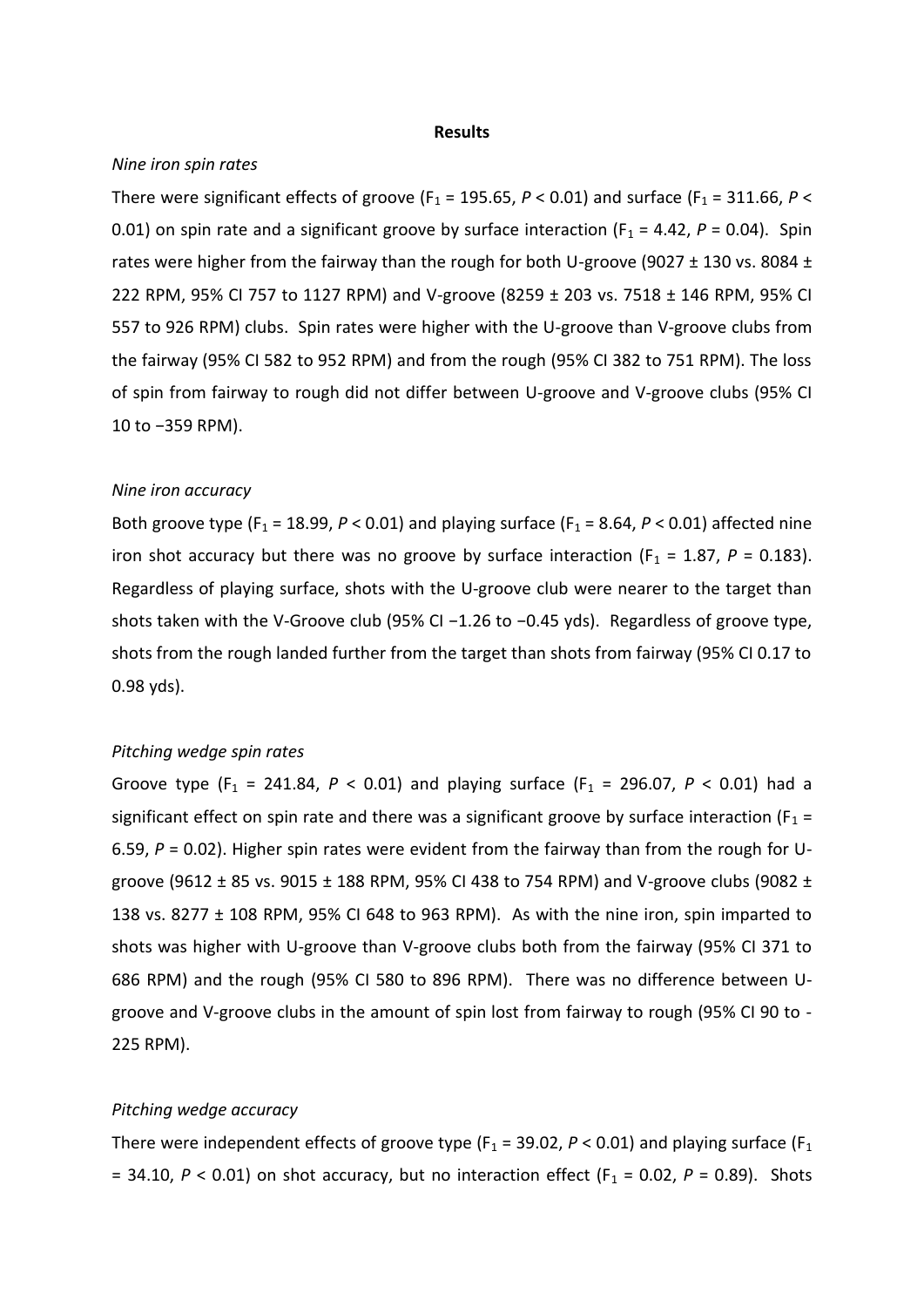played with the U-groove club landed closer to the target than those played with the Vgroove club regardless of the playing surface (95% CI −1.22 to −0.62 yds). Shots played from the rough landed further from the target than shots played from the fairway regardless of groove configuration (95% CI 0.56 to 1.16 yds).

## *Sand wedge spin rates*

There were significant and independent effects of groove ( $F_1$  = 877.18,  $P$  < 0.01) and playing surface ( $F_1$  = 872.38,  $P < 0.01$ ) on sand wedge spin rates, but no interaction between groove type and playing surface ( $F_1 = 0.27$ ,  $P = 0.60$ ). Higher spin was imparted by U-groove than Vgroove clubs for both playing surfaces (95% CI 853 to 980 RPM) and spin was lower from the rough than the fairway for both groove configurations (95% CI −978 to −851 RPM).

## *Sand wedge accuracy*

Similarly to the nine iron and pitching wedge, there were independent effects of groove type ( $F_1$  = 42.19,  $P < 0.01$ ) and playing surface ( $F_1$  = 18.04,  $P < 0.01$ ) on the accuracy of shots played with the sand wedge, but no groove by playing surface interaction effect ( $F_1 = 1.96$ ,  $P_1$ = 0.17). Again, the U-grooves resulted in shots less far from the target than the V-grooves regardless of playing surface (95% CI −1.71 to −0.89 yds) and shots from the rough landed further from the target than shots from the fairway regardless of groove type (95% CI 0.43 to 1.26 yds).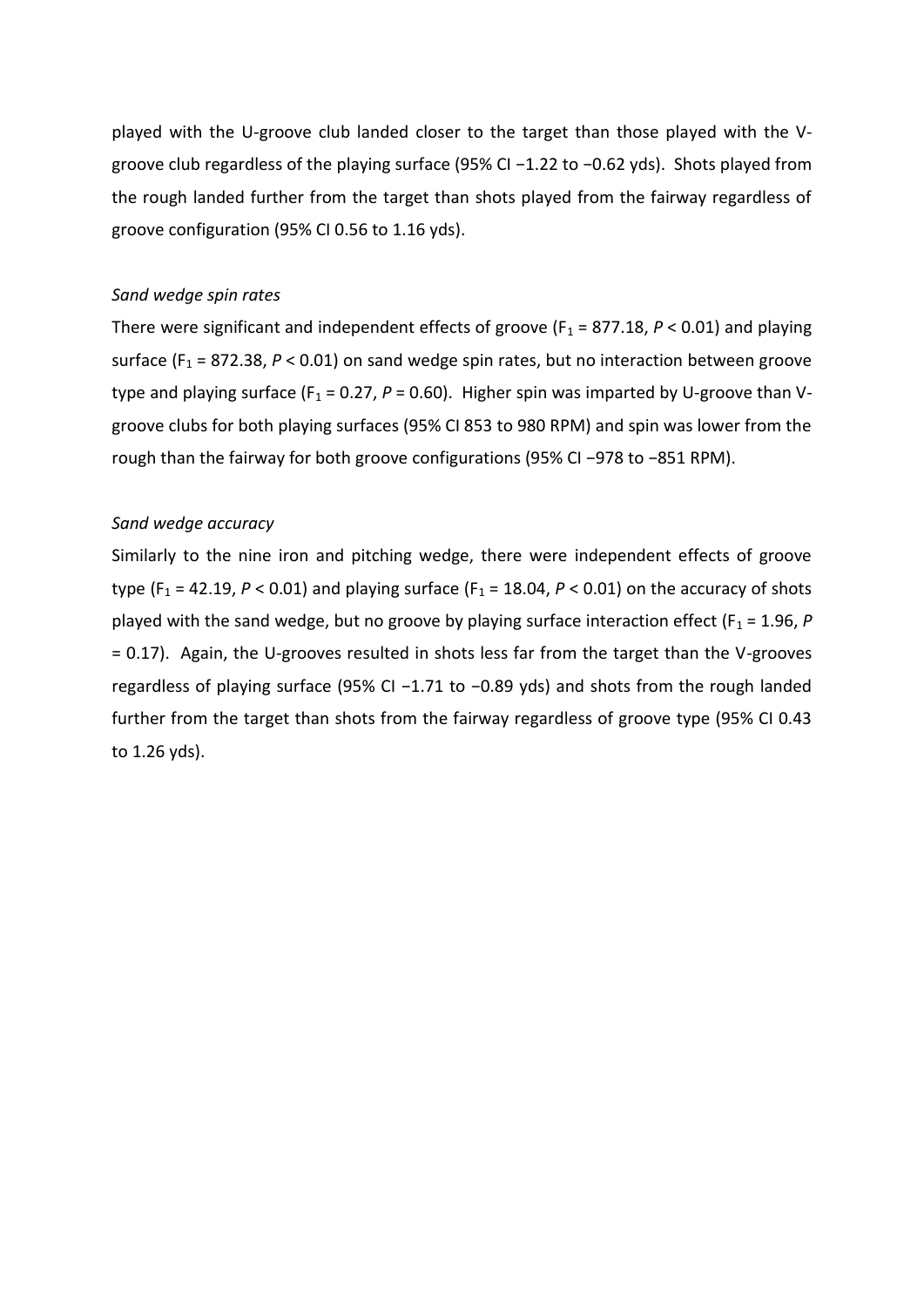## **Discussion**

The aim of the present study was to address the effect of the newly introduced regulations in golf club groove design enforced by the USGA and R&A in 2010. We examined whether the 'new' post 2010 V-groove design reduces the amount of spin and accuracy during a controlled golf shot compared to the 'old' pre 2010 U-groove design. Compared to the Ugrooves, the newer V-groove design imparted significantly less backspin on shots both from the fairway and rough; additionally, shots with all 3 clubs were consistently less accurate. The newer groove design does not enable players to obtain as much control of the ball as they previously could, such that the recent regulatory change in golf club design might reward driving accuracy.

#### *Relation to Previous Research*

Peer reviewed work on this topic is sparse which makes comparisons to previous literature difficult. The USGA and R&A, however, have released details of 'in house' testing carried out using the U- and V-grooved clubs (USGA & R&A, 2006, 2007). Their findings correspond to our data, in that a reduction of backspin in shots played from the rough with V-grooved irons was reported. Our data add to these previous results by demonstrating a reduction in backspin with shots played from the fairway as well as the rough and examining the effect of this spin reduction on shot outcome. Another previous investigation that focused solely on the issue of the ban, found that the change in regulation did not produce any significant difference in terms of difficulty hitting from the rough (Acimovic & Fearing, 2011). However, the results of this study oppose that of Acimovic & Fearing (2011); shots played from the rough with the new V-groove clubs were more difficult to control and less accurate.

Previous work by Cochran & Stobbs (1968) suggesting that clubface surface roughness does not influence backspin seems contrary to our data. Figure 1 demonstrates that even when clubs of the same loft are used, the amount of spin differs as a result of the amount of grip and friction caused which is in line with other research (Chou, Liang, Yang, & Gobush, 1994). However, research exists that would suggest our findings are a direct result of ball softness (Gobush, 1996; Monk, Davis, Otto, & Strangwood, 2005). These data would suggest that soft shelled golf balls must have been used and it is predominately the ball softness that differences in spin rate can be attributed to. However, soft shelled golf balls were not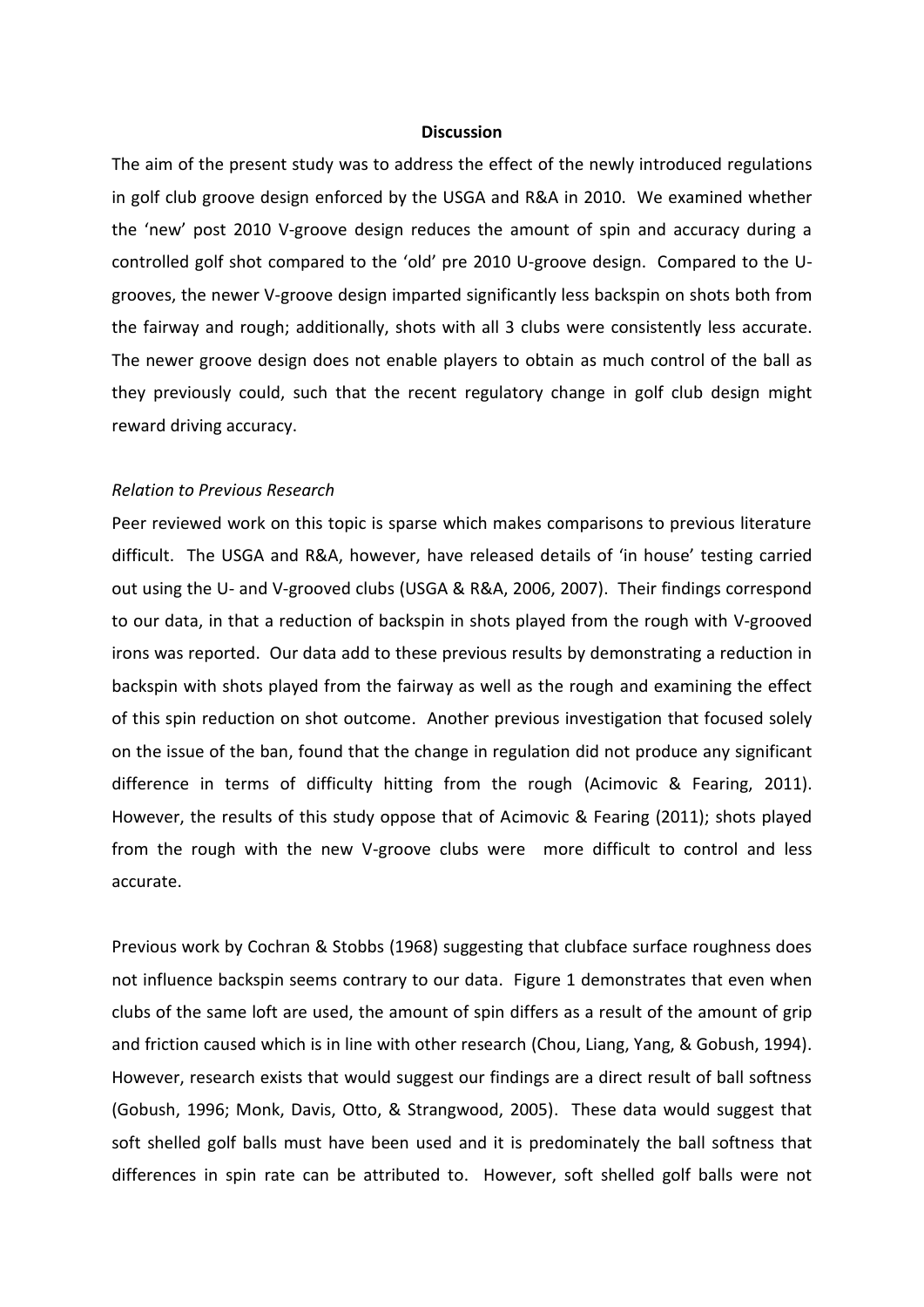specifically used in the present study. A popular middle range golf ball was used and, despite the precise composition not being known, the balls are not regarded as 'soft'.

#### *Theory to explain findings*

In order to understand what happens upon impact of the clubface and golf ball, one must appreciate that what determines a ball's fate happens within half a millisecond. Thus, what happens in this small time frame is imperative to understanding how the clubface and ball interact (Cochran & Farrally, 1994). Johnson and Lieberman (1996) examined this interaction and found that when a golf ball makes contact with the club head, two things happen: sliding and rolling. The sliding and rolling occur due to friction; as the ball contacts the club it begins to climb up the clubface, such that the surface of the clubface determines whether the ball begins to roll or slide up the clubface. A golf ball that *rolls* up the clubface develops backspin; however, a golf ball that *slides* up the clubface drastically reduces the backspin imparted. Therefore, the extent that the surface of the clubface promotes rolling and prevents sliding, ultimately determines the generation of spin. This is where the grooves on the clubface make their contribution to the generation of spin (Johnson & Lieberman, 1996). Lieberman (1990) found that grooves do not just provide a form of friction to encourage the ball to roll, they essentially work like the tread on a tyre. The grooves on a clubface are used to filter away water, grass and other debris away from the clubface so a clean contact and ultimately spin, can be imparted to the ball (Lieberman, 1990). Should water and debris not be filtered away, but instead be left between the ball and clubface at impact, the grooves will be prevented from gripping the ball, causing the ball to slide up the clubface reducing the amount of spin.

In addition to the surface of the clubface it is also important to understand the aerodynamics of a spinning golf ball as it is launched into flight. Initially, with a stationary ball, air flow is slowed as it comes into contact with the front of a ball; airflow then increases as it moves around the ball and this increase in airflow causes low pressure (Smith, Beratlis, Balaras, Squires, & Tsunoda, 2010). Similarly, Smits & Smith (1994) found that when a ball is spinning air flow is slowed at the point of contact; due to air flow moving over the ball at a heightened pace compared to when stationary, a much lower pressure is caused above the ball and the airflow underneath the ball is slower creating high pressure. That high pressure will force the ball into the area of low pressure and lift is created (Bearman & Harvey, 1976).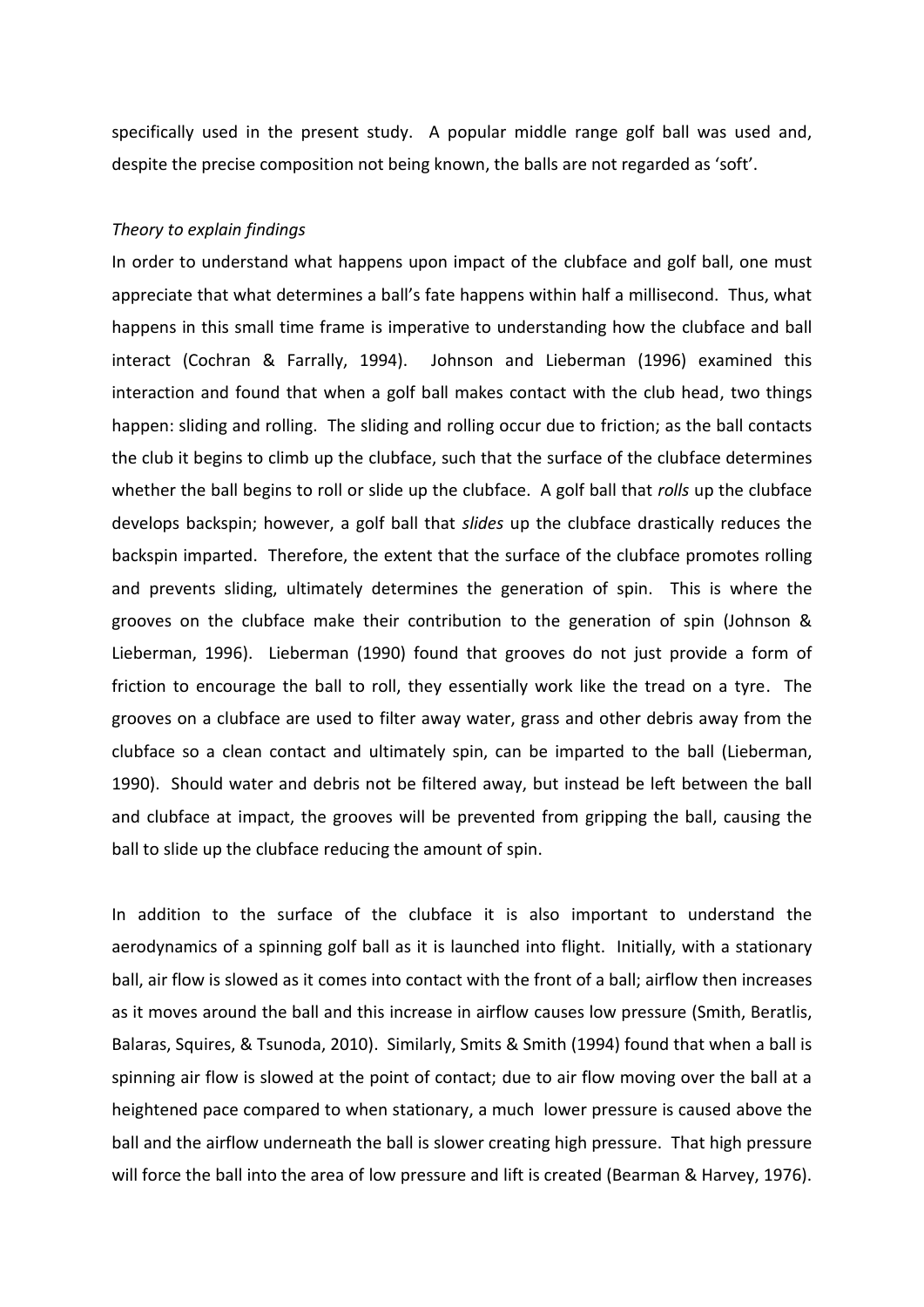However, a golf ball will only lift once the high and low pressures overcome the weight of the ball; Aoki, Nakayama, Hayasida, Yamaguti, & Sugiura (1999) identify that this is where 'Bernoulli's Principle' comes into play. Bernoulli's principle states that spin rate and the pressure differential between the bottom and top of the ball are positively correlated. Thus, if the spin rate is high enough, pressures will be created that overcome the weight of the ball and lift will occur. This might, in part, explain why accuracy was reduced when shots were taken with the new V-groove clubs. The V-grooved clubs imparted a significantly lower spin rate and ultimately less lift; thereby a shallower trajectory and lack of backspin could not counteract the forward momentum of the shot when landing on the green.

## *Limitations*

There were a few unavoidable sources of error within this study. One of which was being unable to use a real grass surface to play shots from, a synthetic fairway and rough replacement mat had to be used which might limit the generalisation of the results. Also, even despite this cohort's skill level, human nature does introduce an element of error. We tried to minimise the level of error by standardising conditions, however, our data may lack external validity. For progression within this topic, it would be ideal for future investigations to assess how the rule change might affect the ability of clubs to execute shots; a suggestion would be to assess the relationship between backspin and distance between the conforming and non-conforming clubs. Upon analysis of our findings and that of previous literature, it seems that one of the key influences upon backspin production is the skill level of the player. Elite amateur golfers notice a reduction in spin from the grooves, whereas elite professional golfers do not (Acimovic & Fearing, 2011; McFall, Todd & Treme, 2012). The rule change may have failed to affect current elite professionals due to their highly advanced skill level. In the future, the change may impact tour professionals by enforcing driving accuracy up through the amateur levels.

However, upon review of literature, there might be a way of combating this problem, it would seem that if the friction between the ball and clubface is compromised particularly by the rounded edges, players might be able to create more spin by using a softer golf ball to allow more chance of gripping, but in addition to the longevity of the golf ball, a sacrifice of distance is would also be apparent with a softer ball.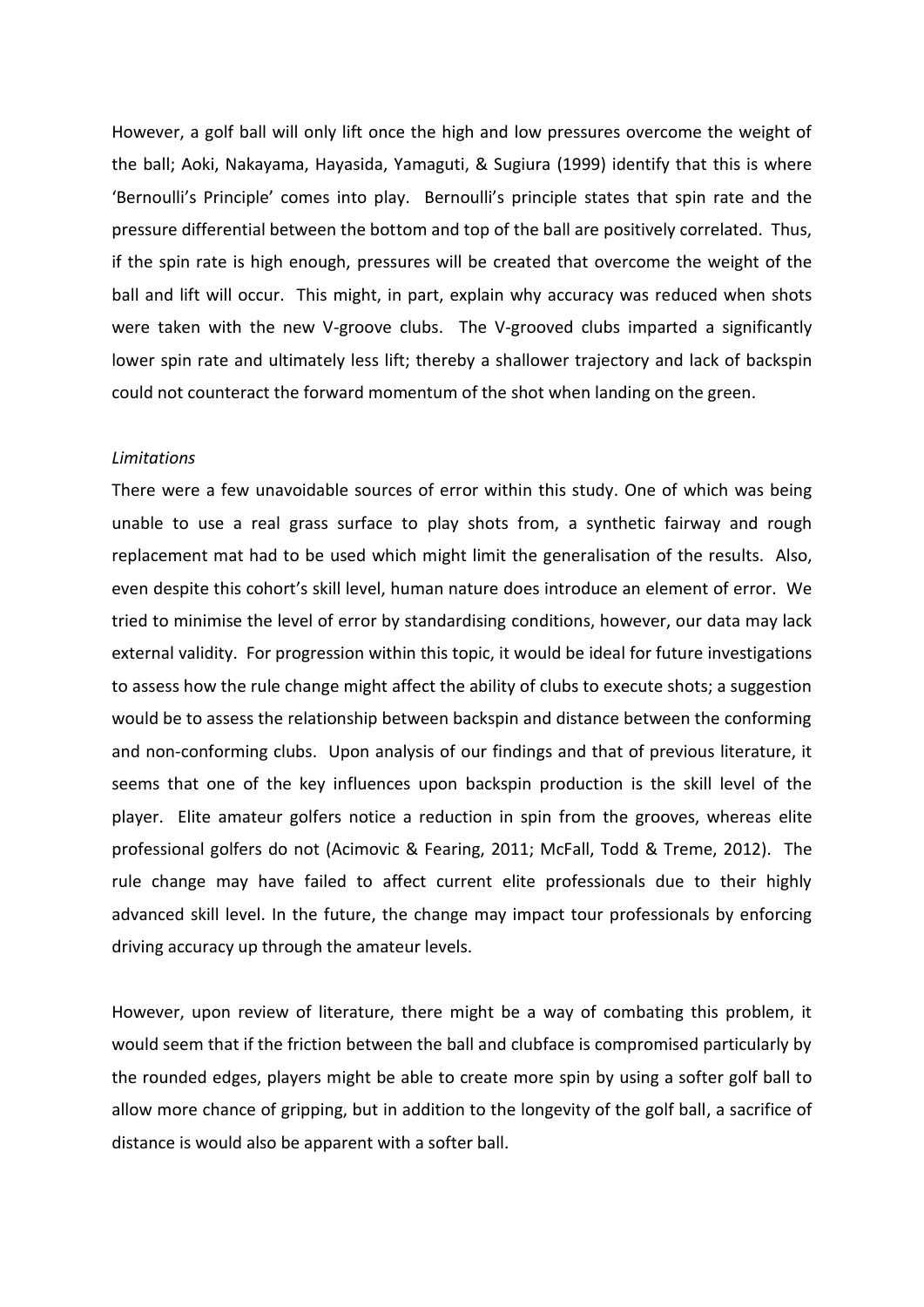## *Conclusion*

In conclusion, the 'new' post 2010 V-groove clubs imparted significantly less backspin compared to the 'old' pre 2010 U-groove clubs on shots taken from the fairway and the rough. Additionally, shots played with the V-grooved clubs landed consistently further from the pin, indicating a reduction in accuracy. Thus, the recent change in golf club design might reward accuracy from the tee.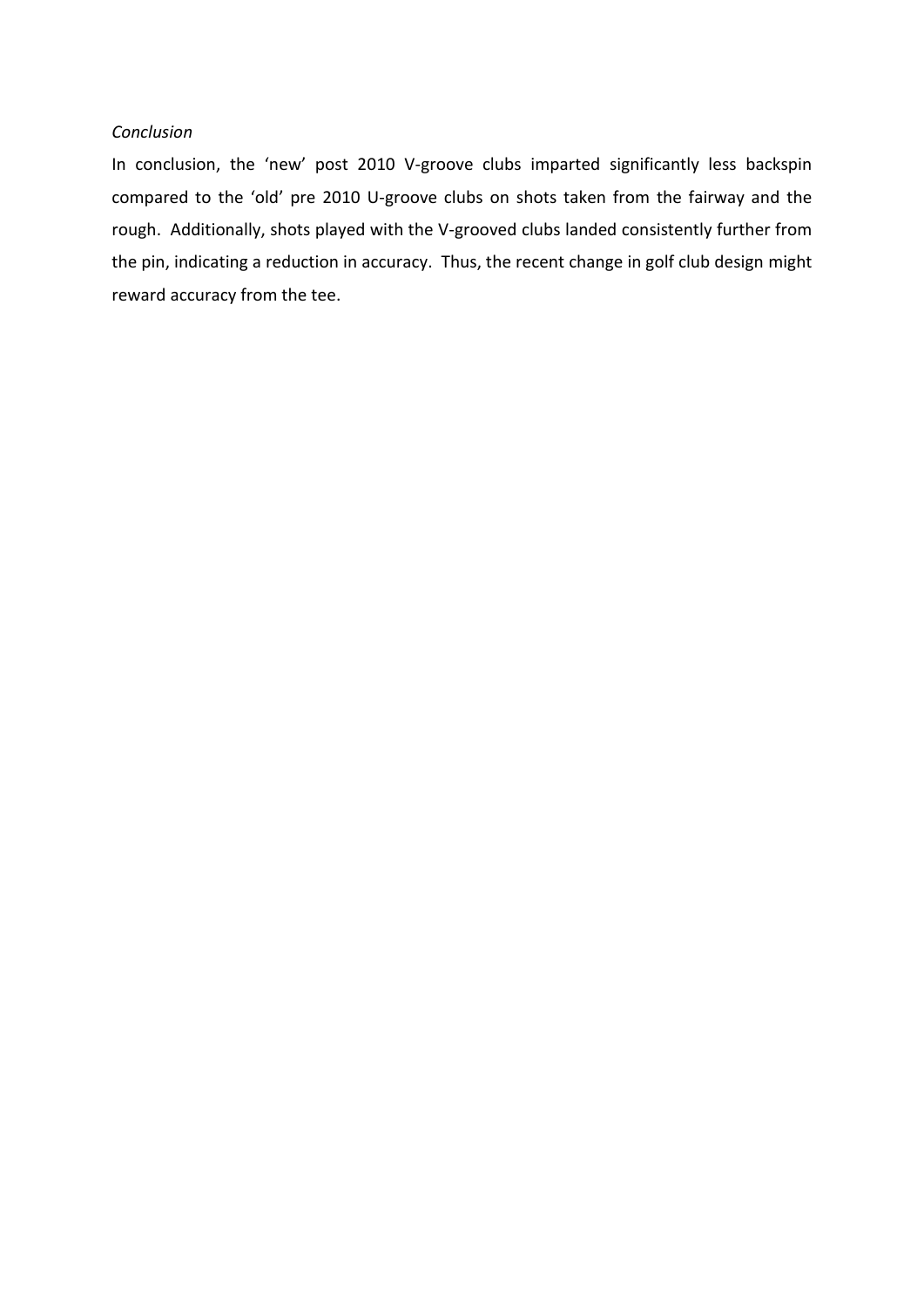# **Funding**

Nothing to report.

## **Disclosures**

No authors have any conflict of interests to declare.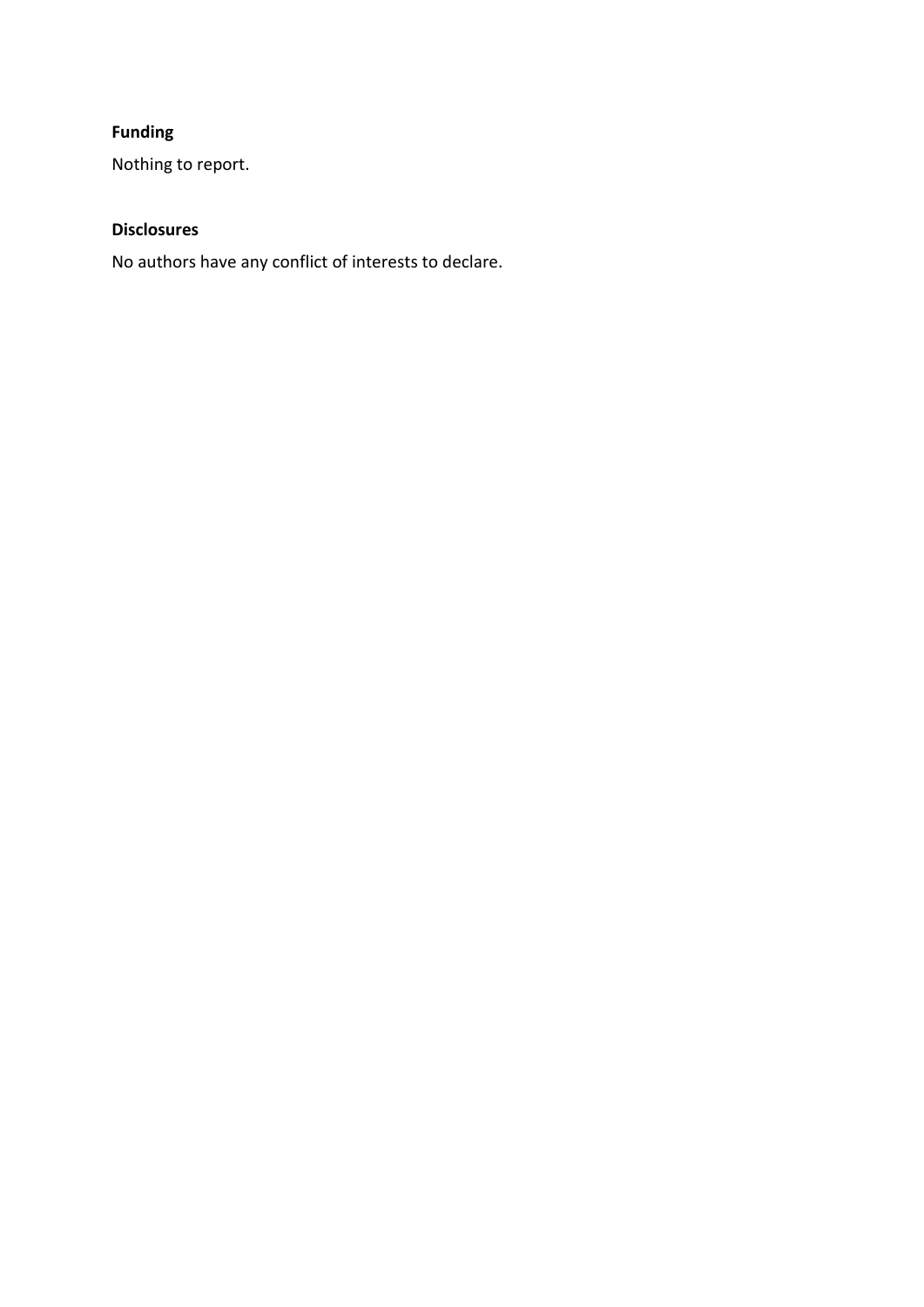## **References**

Acimovic, J., & Fearing, D. (2011). A groovy kind of club: Examining the impact of new grooves rules on the PGA Tour. *MIT Sloan Sports Analytics Conference, 1*(1), 1-8.

Aoki, K., Nakayama, Y., Hayasida, T., Yamaguti, N., & Sugiura, M. (1999). Flying Characteristic and Flow Patterns on a Sphere with Dimples. In A. J. Cochran & M. J. Farrally (Eds.), *Science and Golf III* (pp. 445-456). London: E & F N Spoon.

Bearman, P. W., & Harvey, J. K. (1976). Golf Ball Aerodynamics. *Aeronautical Quarterly, 27*(May), 112-122.

Chou, P. C., Liang, D., Yang, J., & Gobush, W. (1994). Contact forces, coefficient of restitution, and spin rate of golf ball impact. In A. J. Cochran & M. J. Farrally (Eds.), *Science and Golf II: Proceedings of the second world scientific congress of golf* (pp. 296 - 301). London: E & F N Spoon.

Cochran, A. J., & Farrally, M. R. (Eds.). (1994). *Science and Golf II*. London: E & FN Spon.

Cochran, A. J., & Stobbs, J. (Eds.). (1968). *The Search for the Perfect Swing: An Account of the Golf Society of Great Britain Scientific Study*. Portsmouth: Heinemann.

Farrally, M. R., Cochran, A. J., Crews, D. J., Hurdzan, M. J., Price, R. J., Snow, J. T., et al. (2003). Golf science research at the beginning of the twenty-first century. *Journal of Sports Sciences, 21*(9), 753- 765.

Gobush, W. (1996). Friction coefficient of golf balls. *Engineering of Sport, 12*, 193-194. Johnson, S. J., & Lieberman, B. B. (1996). *Normal Impact Models for Golf Balls.* Paper presented at the Proceedings of the 1st International Conference on the Engineering of Sport, Sheffield, UK.

Lieberman, B. B. (1990). The effect of impact conditions on golf ball soin rate. In A. J. Cochran (Ed.), *Science and Golf* (pp. 225-230). London: E & F N Spoon.

McCloy, A. J., Wallace, E. S., & Otto, S. R. (2006). Iron Golf Club Striking Characteristics for Male Elite Golfers. *The Engineering of Sport 6*, 353-358.

McFall, T., Todd, A., & Treme, J. (2012) 'Pandora's groove: analysing the effect of the U-groove ban on PGA Tour golfers' performances and strategies'. Applied Economics Letters, 19, 763-768.

Monk, S. A., Davis, C. L., Otto, S. R., & Strangwood, M. (2005). Material and surface effects on the spin and launch angle generated from a wedge/ball interaction in golf. *Sports Engineering, 8*, 3-11. R&A. (2010). Groove Guidance.

Sauerhaft, R. (2010). *Tested: New Grooves vs. Old Grooves*.

Smith, C. E., Beratlis, N., Balaras, E., Squires, K., & Tsunoda, M. (2010). Numerical investigation of the flow over a golf ball in the subcritical and supercritical regimes. *International Journal of Heat and Fluid Flow, 31*(3), 262-273.

Smits, A. J., & Smith, D. R. (1994). A New Aerodynamic Model of a Golf Ball in Flight. In A. J. Cochran & M. J. Farrally (Eds.), *Science and Golf II: Proceedings of the second world scientific congress of golf* (pp. 341 - 347). London: E & F N Spoon.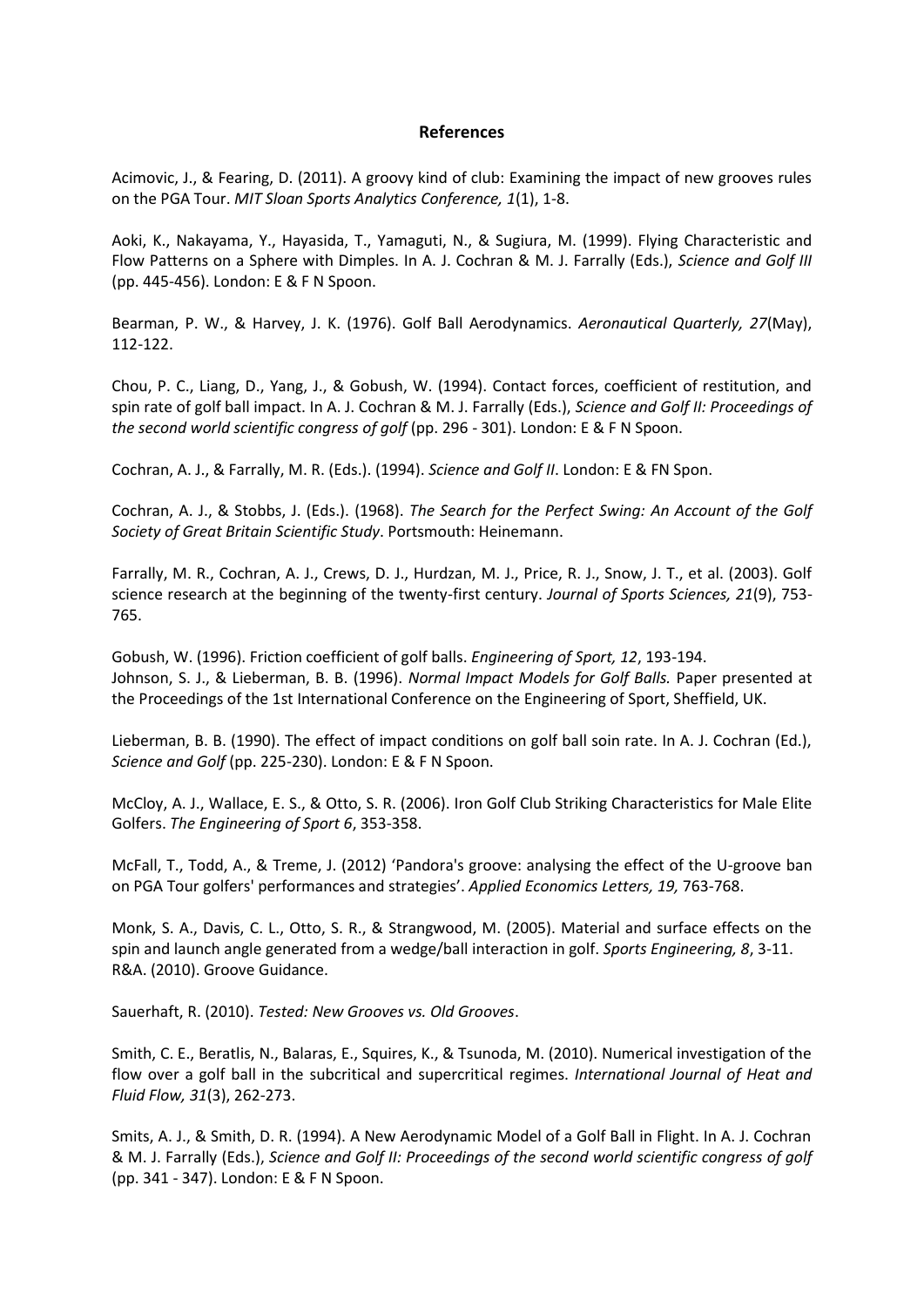USGA & R&A. (2006). *Interim Report on the study of Spin Generation*.

USGA & R&A. (2007). *Second Report on the Study of Spin Generation*.